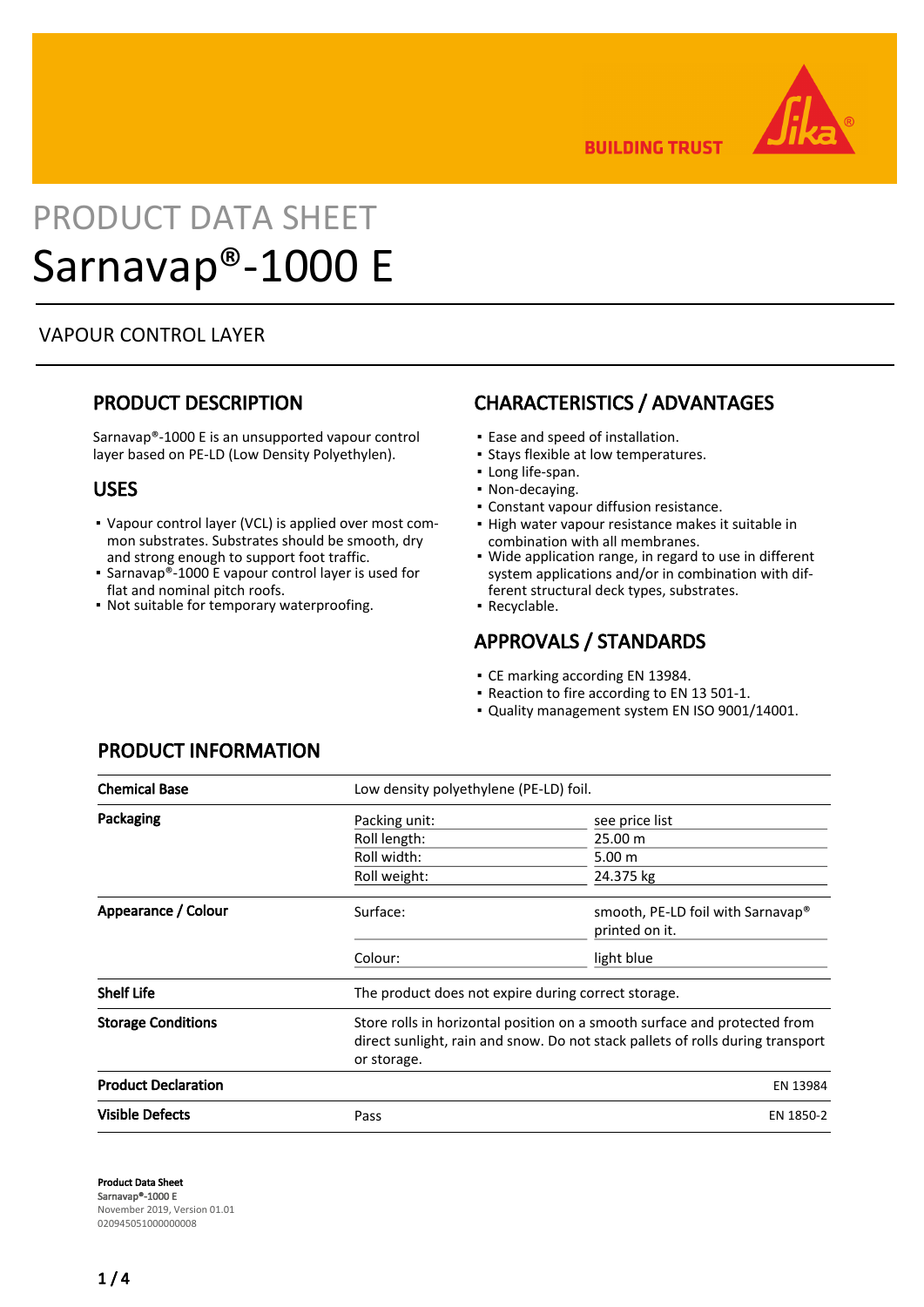| Length                     | 25.00 m ( $\pm$ 2 %)               | EN 1848-2 |
|----------------------------|------------------------------------|-----------|
| Width                      | 5.00 m $(\pm 1\%)$                 | EN 1848-2 |
| <b>Effective Thickness</b> | 0.20 mm $(\pm 20\%)$               | EN 1849-2 |
| <b>Straightness</b>        | Pass                               | EN 1848-2 |
| Mass per unit area         | 195 g/m <sup>2</sup> ( $\pm$ 15 %) | EN 1849-2 |

| <b>TECHNICAL INFORMATION</b>      |                                                |                                                                                         |                 |  |
|-----------------------------------|------------------------------------------------|-----------------------------------------------------------------------------------------|-----------------|--|
| <b>Resistance to Impact</b>       | $\leq 100$ mm                                  |                                                                                         | EN 12691        |  |
| <b>Tensile Strength</b>           | longitudinal<br>transversal                    | ≥ 170 N/50 mm<br>$\geq 170$ N/50 mm                                                     | EN 12311-2      |  |
| Elongation                        | longitudinal<br>transversal                    | $\geq 500 \%$<br>$\ge 500 \%$                                                           | EN 12311-2      |  |
| <b>Tear Strength</b>              | longitudinal<br>transversal                    | $\geq 120$ N<br>$\geq 100$ N                                                            | EN 12310-1      |  |
| <b>Joint Shear Resistance</b>     | ≥ 60 N/50 mm                                   |                                                                                         | EN 12317-2      |  |
| <b>Reaction to Fire</b>           | Class E                                        | EN ISO 11925-2: 2002, classification to EN 13501-1                                      |                 |  |
| <b>Artificial Ageing</b>          | Pass                                           |                                                                                         | EN 1296/EN 1931 |  |
| <b>Water Vapour Transimission</b> | 220 m $(\pm 30 \text{ m})$                     |                                                                                         | EN 1931         |  |
| <b>Water Tightness</b>            | Pass                                           |                                                                                         | <b>EN 1928</b>  |  |
| <b>SYSTEM INFORMATION</b>         |                                                |                                                                                         |                 |  |
| <b>System Structure</b>           |                                                | Ancillary, complementary products:<br>• Sarnavap® Tape F (for sealing overlap airtight) |                 |  |
| Compatibility                     |                                                | Not applicable for permanent exposure to UV irradiation.                                |                 |  |
| <b>APPLICATION INFORMATION</b>    |                                                |                                                                                         |                 |  |
| <b>Ambient Air Temperature</b>    | Ambient temperature: -20 °C min. / +60 °C max. |                                                                                         |                 |  |
| <b>Substrate Temperature</b>      |                                                | Substrate temperature: -30 °C min. / +60 °C max.                                        |                 |  |

# APPLICATION INSTRUCTIONS

#### SUBSTRATE QUALITY

Substrates should be smooth, dry and strong enough to support foot traffic.

#### SUBSTRATE PREPARATION

If the substrate surfaces is rough (e.g. raw concrete or sloped topping), install a levelling layer beneath Sarnavap®-1000 E.

#### APPLICATION

- 1. Unroll the Sarnavap®-1000 E over the structural deck and temporarily weight in position.
- 2. Unroll the next roll of Sarnavap®-1000 E positioning so as to ensure a minimum 80 mm overlap.
- 3. Fold back the top sheet of Sarnavap®-1000 E and apply Sarnavap® Tape F (jointing tape) to the bottom sheet.
- 4. Peel off release tape and carefully fold back the top sheet of Sarnavap®-1000 E ensuring no wrinkles or creases are formed.
- 5. Apply pressure to the top sheet of Sarnavap®-1000 E

Product Data Sheet Sarnavap®-1000 E November 2019, Version 01.01 020945051000000008

## $2/4$

**BUILDING TRUST**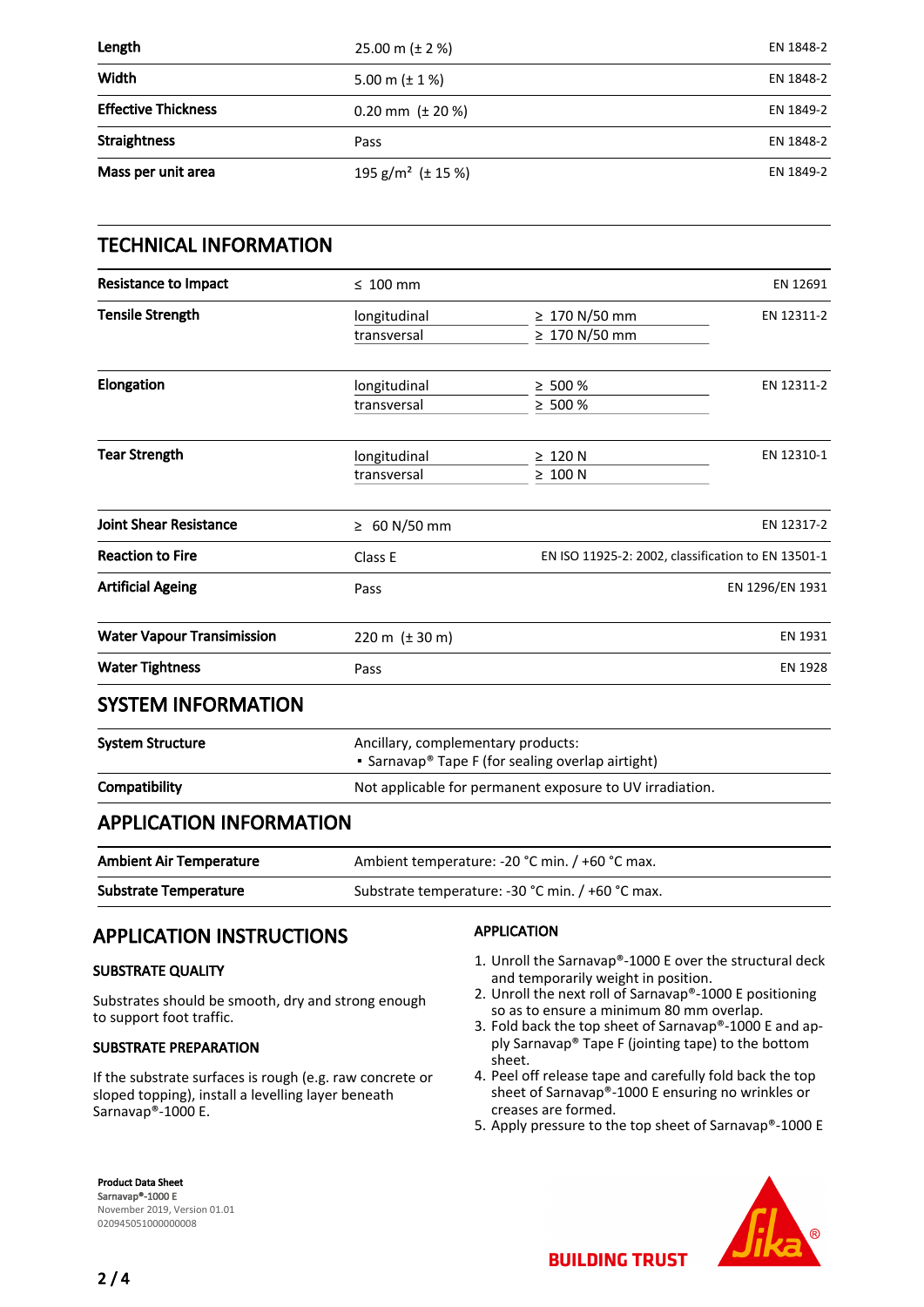with a welding roller ensuring good adhesion to the Sarnavap® Tape F. On metal decks the lap should be fully supported in order to apply the correct bonding pressure.

6. At transverse joints an airtight bond is achieved by trimming the edge of the upper sheet at 45°. Installation works shall be performed only by Registered Sika Sarnafil Roofing Contractors. Installation of some ancillary products, e.g. contact tapes and Primer is limited to temperatures above +5 °C. Please refer to the respective Product Data Sheets. Special measures may be compulsory for installation below +5 °C ambient temperature due to safety requirements in accordance with national regulations. Note:

Sarnavap®-1000 E is not suitable as temporary or permanent waterproofing. It is not designed as roofing membrane and therefore can not replace the waterproofing membrane.

#### APPLICATION METHOD / TOOLS

According to the valid installation instructions Sarnavap®-1000 E can be installed loose laid over any smooth surface with all side and end laps overlapped a minimum 80 mm and sealed with Sarnavap® Tape F (jointing tape). At parapets and upstands the Sarnavap®-1000 E must be carried up to the upper edge of the thermal insulation and sealed to the upstand/penetration with Sarnavap® Tape F tape to form an airtight seal. Before the application of Sarnavap®- 1000 E, the substrate must be checked. Sarnavap®- 1000 E should be laid on substrate surfaces that are smooth, dry, clean and strong enough to support foot traffic.

Sarnavap®-1000 E is loose laid. It is light, so it must be covered (ballasted) immediately with the next layer of the roof build-up. If Sarnavap®-1000 E is installed on a vertical surface the upper edge must be mechanically attached (except at common base flashing height). Contact surfaces of seams must be clean and dry for adhering. Adjoining sheets must overlap 80 mm. Seams are to be sealed tightly with Sarnavap® Tape F. Standard construction practice requires that the vapour control layer at base flashing extend to the top of the roof insulation and be attached to the vertical construction.

## LIMITATIONS

The use of Sarnavap®-1000 E vapour control layer is limited to geographical locations with average monthly minimum temperatures of -50 °C. Permanent ambient temperature during use is limited to +50 °C.

## VALUE BASE

All technical data stated in this Data Sheet are based on laboratory tests. Actual measured data may vary due to circumstances beyond our control.

# LOCAL RESTRICTIONS

Note that as a result of specific local regulations the declared data and recommended uses for this product may vary from country to country. Consult the local Product Data Sheet for the exact product data and uses.

Product Data Sheet Sarnavap®-1000 E November 2019, Version 01.01 020945051000000008



**BUILDING TRUST**